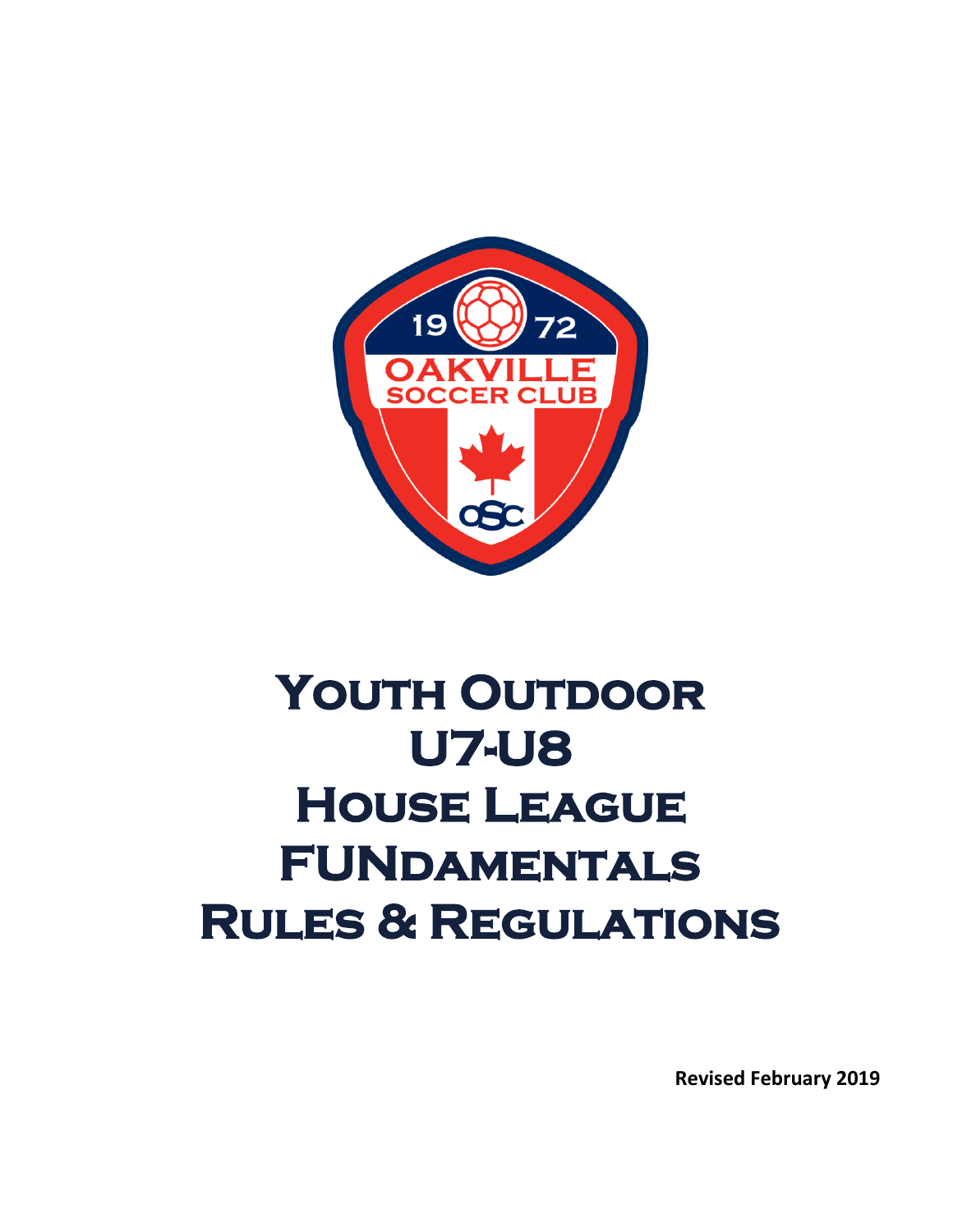# **FUNdamentals (U7/U8) HOUSE LEAGUE Rules**

#### **The Field (36 x 22)**

• FUNdamentals soccer games shall be played only on fields designated and assigned by the Oakville Soccer Club for the FUNdamentals soccer program

#### **Field Ambassador**

• The role of the Field Ambassador is to ensure the field is set up as per Ontario Soccer's LTPD [Recreational Matrix](https://cdn4.sportngin.com/attachments/document/0112/8095/Recreational_MATRIX_Outdoor_Feb232018.pdf)

#### **Coach Mentor**

• For the U7 & U8 House League Programs, the Coach Mentor is responsible for supporting and mentoring Volunteer House League Coaches. Under the guidance of the Technical Department, all Coach Mentors will provide feedback, direction and assistance to ensure volunteer coaches are successful in their role. The role also includes assisting OSC's Field Ambassador with the fields being setup and take down.

#### **The Ball**

• Size 3 balls will be used at all times

#### **Number of Players**

- Each team roster has ten (10) registered players
- OSC reserves the right to over roster depending on registration numbers
- The U7-U8 FUNdamentals soccer game is played with five (5) players per team on the field (1 goalkeeper, 4 outfield players)
- All players must experience and rotate through all positions

#### **Game Leaders**

- Certified Game Leaders will be provided for U7 and U8 games. The role of the Game Leader is to supervise and encourage the children to play the game correctly, and make it a fun learning environment for the players.
- It is expected that the coaches and Game Leaders will work together to create a safe and fun environment for the young players. If there are disagreements about issues such as a player's equipment, the coaches and Game Leaders will support FIFA Law 4 which is explained in the House League Manual.

#### **Duration of the Game & Playing Time**

- The U7-U8 FUNdamentals games shall be played with two 20-minute halves.
- All games will have a half-time break of 5 minutes.
- **Each player must receive equal playing time.**
- No player shall be left on for the entire game (if you are short of players please share with your opposing team)
- Water breaks will be provided at the discretion of the Game Leader

#### **Start of Play**

• At the beginning of a game, choice of side and the kick-off shall be decided by the toss of a coin. The team which wins the toss shall decide which goal to attack in the first half. The other team will take the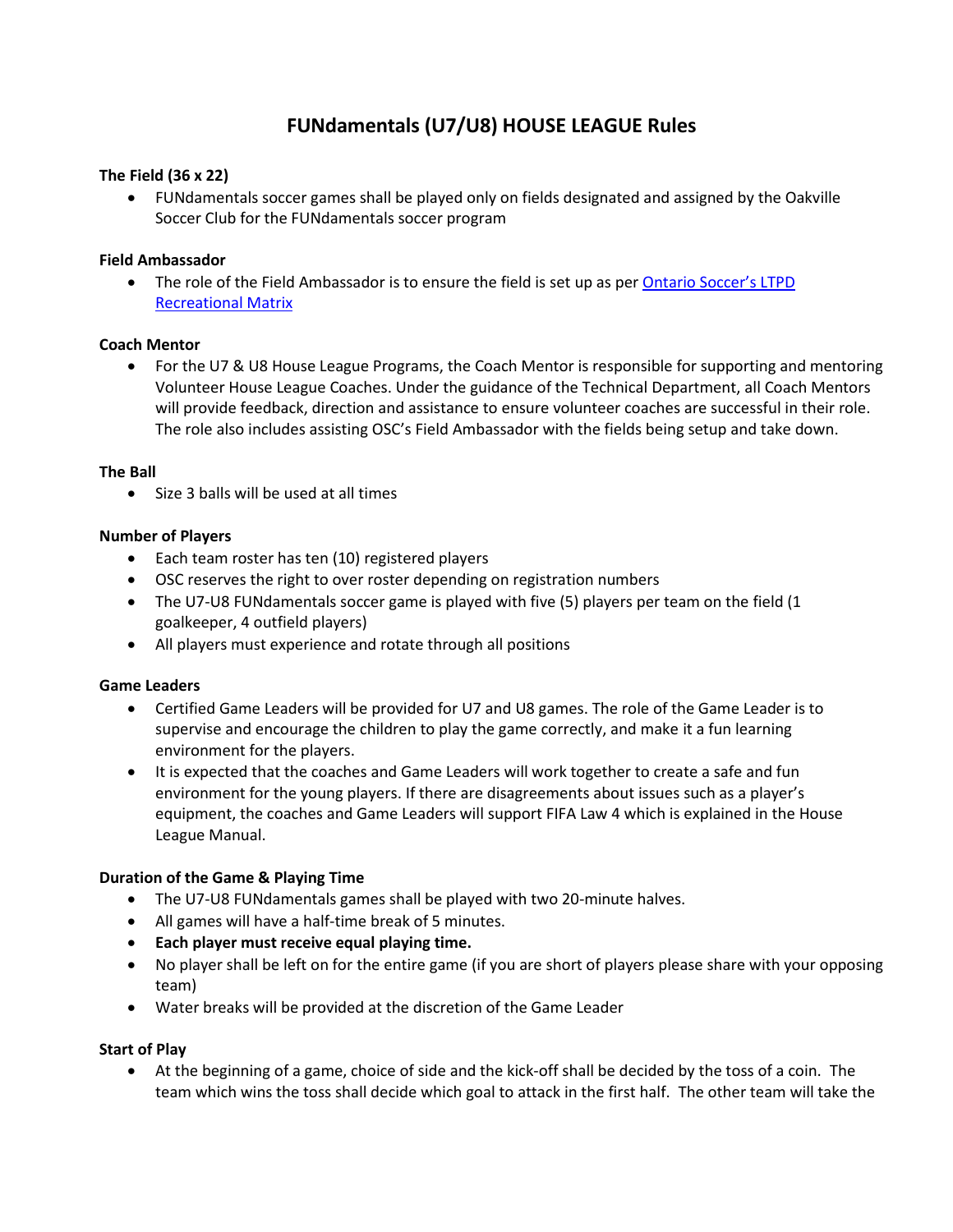kick-off.

- At a kick-off, all players shall be in their own half of the field of play. All players opposing the team taking the kick-off shall be not less than 6 yards (5.5m) from the ball until it is kicked-off.
- The game shall be started by the Game Leader giving the vocal signal of "Ready, Set...Go!"
- The ball will be in play when it is kicked and moved in any direction
- For any infringement of this rule, the kick-off shall be retaken
- After a goal has been scored, the game shall be restarted by a kick-off, to be taken by a player of the team against which the goal was scored
- After the first half of play, the teams shall change sides. The second half kick-off shall be taken by a player of the team that did not start the game.
- For any stoppage not mentioned elsewhere in these rules, the Game Leader shall restart the game by dropping the ball at the place where it was when play was stopped. The ball shall be in play as soon as it touches the ground.
- A goal may be scored directly from a kick-off

# **Ball In and Out of Play**

- The ball is **out** of play:
	- o When the whole of the ball has crossed the goal-line, whether on the ground or in the air
	- o When the play has been stopped by the Game Leader
- The ball is **in** play:
	- $\circ$  At all other times including when it rebounds into play from a goal post, a cross-bar or Game Leader and remains in the field of play

# **Method of Scoring**

- A goal is scored when the whole of the ball has crossed over the goal line, between the goal-posts and under the cross-bar, provided it has not been thrown, carried or intentionally propelled by hand or arm, by a player of the attacking team
- The Game Leader shall be the sole judge as to whether a goal has been scored
- During the course of play, should any outside agent prevent the ball from passing into the goal or assist the ball into the goal, play shall be stopped. The Game Leader shall restart the game by dropping the ball
- There are no scores or standings as per **LTPD** guidelines

#### **Substitutions**

- Unlimited substitutions are permitted "on the fly" at any time during the game without having to inform the Game Leader
- The only exception to this rule is when a goalkeeper is to be changed. In this case it must be done at a stoppage in play

# **Pass-Ins/Dribble-Ins**

- If the ball has crossed the touchline, the kicker can pass or dribble the ball back in to play
- The ball must be stationary and placed on or behind the touch line
- The ball is in play when it enters the field of play
- Opposing players must be at least 3 meters away
- The kicker must first touch the ball into the field of play and pass the ball to a team-mate before scoring
	- $\circ$  If a player scores without the ball being touched a second time, play will restart with a goal kick or corner kick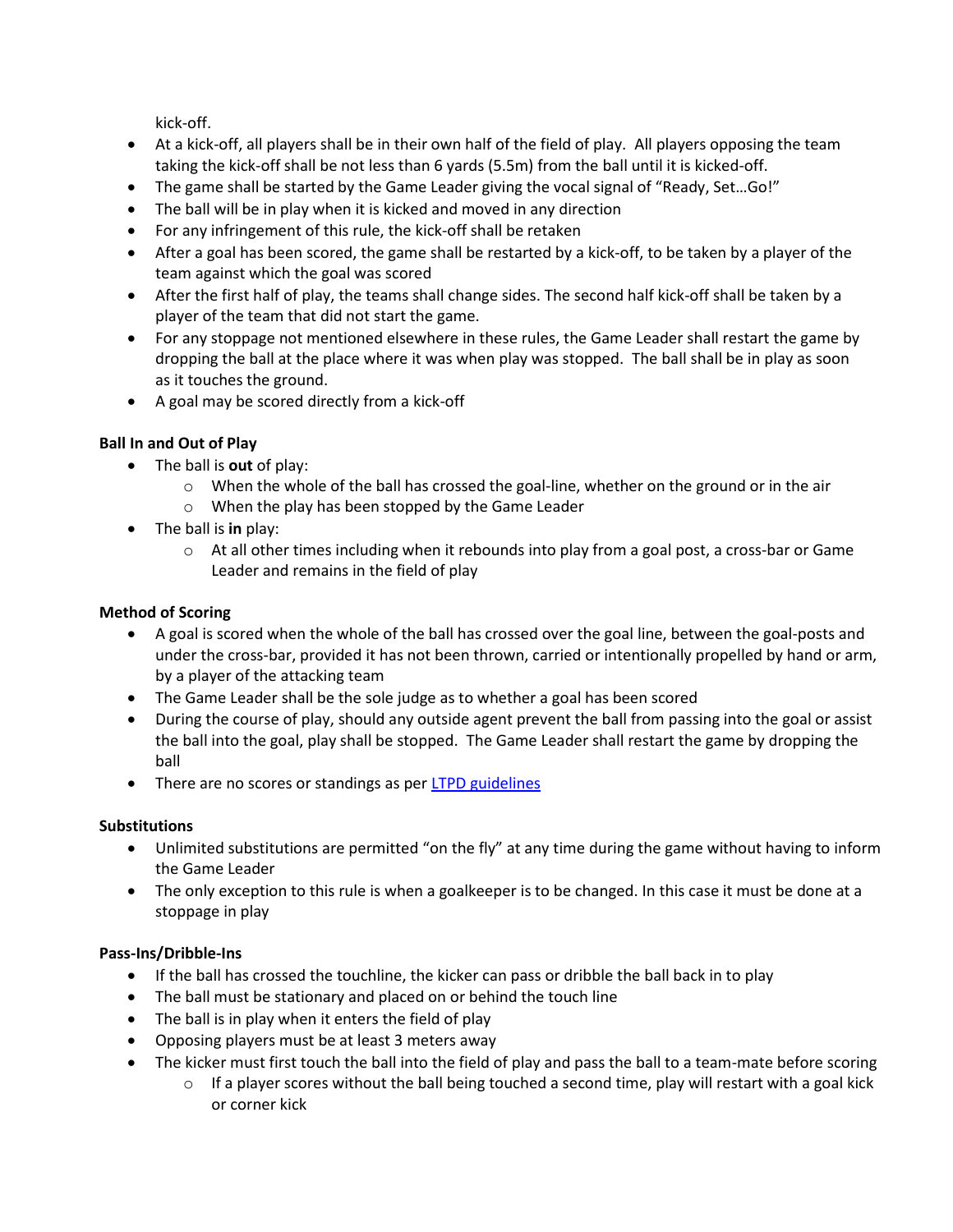#### **Indirect Free Kick**

- For any infringement of the Fundamental soccer rules when the ball is in play, the Game Leader may award a free kick to the non-offending team. The free kick shall be taken from the place where the infringement occurred. It is understood that most infringements at this level of soccer are not intentional.
- At the taking of a free kick, the ball shall be stationary and all opponents shall be not less than 2 meters from the ball until it has been kicked. The ball shall be in play when it is kicked and moved. A goal may not be scored directly from a free kick.
- A player taking a free kick shall not play or touch the ball a second time until it has been played or touched by another player. For any infringement of this rule, a free kick shall be awarded to the opposing team.

#### **Penalty Kick**

• There shall be no Penalty Kicks awarded in the 5v5 game

#### **Fouls and Misconduct**

- A player who, in the opinion of the Game Leader, intentionally commits any of the following offences, shall be penalized by the awarding of a free kick to the opposing team:
	- o Spits at an opponent
	- o Kicks or attempts to kick an opponent
	- o Trips or attempts to trip an opponent
	- o Jumps at an opponent
	- o Charges an opponent
	- o Strikes or attempts to strike an opponent
	- o Holds an opponent
	- o Pushes an opponent
	- $\circ$  Handles the ball deliberately, (except a goalkeeper from within his own penalty area)
	- $\circ$  Tackles an opponent to gain possession of the ball, making contact with the opponent before touching the ball

#### **Retreat Line**

- To allow our young players to learn and gain confidence in how to play the ball out from the back and build an attack, as opposed to the goalkeeper/last player kicking it aimlessly up the field, the concept of the retreat line has been introduced in mini soccer.
- What would happen is as follows:
	- $\circ$  When the goalkeeper has the ball at a goal kick or after making a save the opposing team members would "retreat" to the halfway line of the field
	- o Once all the opposing players have retreated to the line the goalkeeper can successfully throw or pass the ball to one of his/her teammates. No dropkicks are to be taken
	- $\circ$  Once the teammate has received the ball the opposing players can then start to apply pressure to the player with the ball this gives the player on the ball the time and space required to have a look, receive the ball and choose to dribble or pass to a teammate without being marked or under immediate pressure
- In the 5v5 game the retreat line is the halfway line. As most temporary 5v5 fields will not have a halfway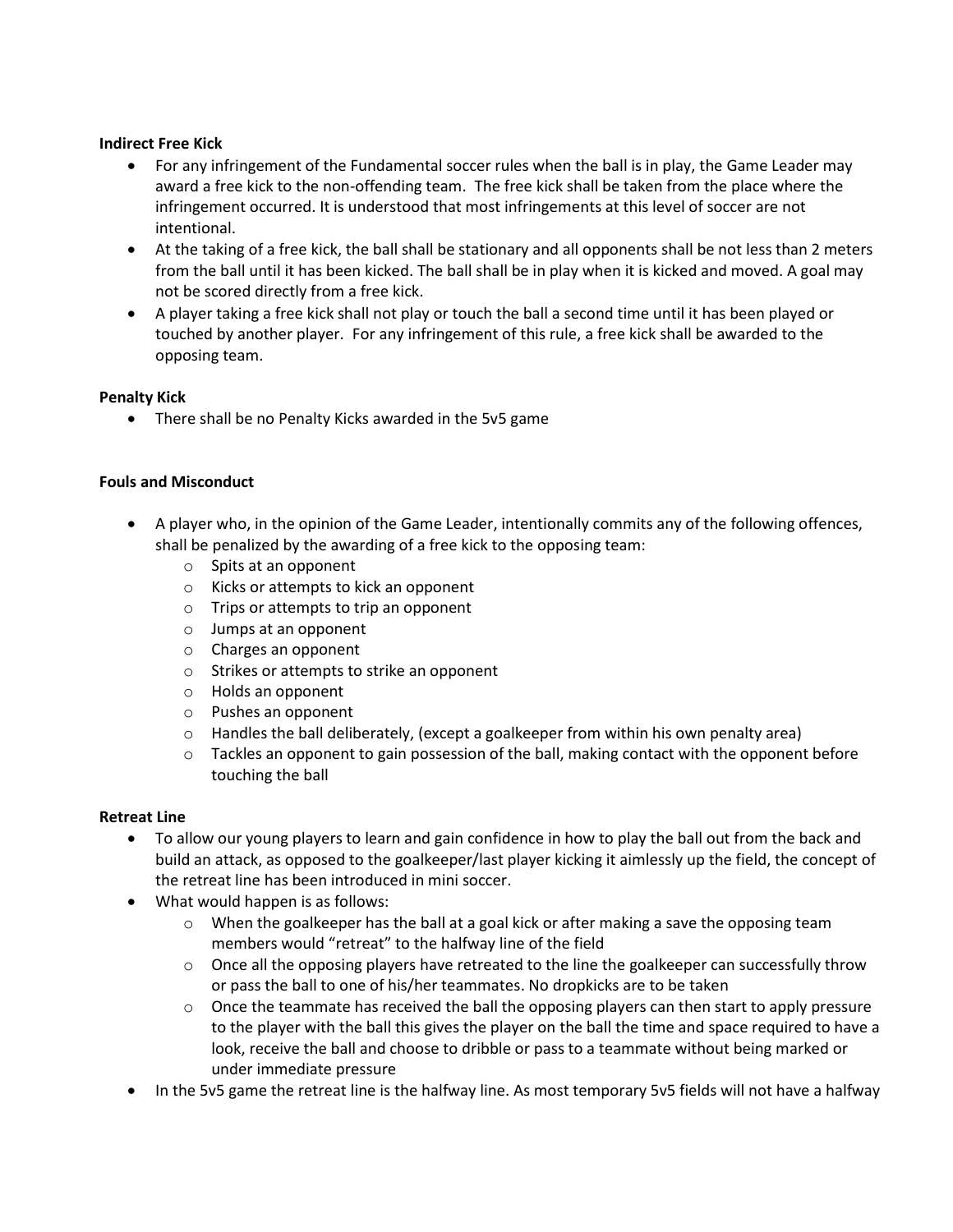line, corner flags at the side of the field can act as an indicator to the players where the halfway line is. If flags are not available three cones laid in line on each side of the field can indicate the retreat line. Note: Do not put cones on the field as players may trip or slide on them.

• The Field Ambassador should ensure the retreat line is visible and in the correct location

See below for an example. The red cones at the halfway line represent the Retreat Line



#### **Goal Kicks/Dribble In**

- A goal kick or dribble in is a method of restarting the play when the ball, having last touched a player of the attacking team, passes over the goal line, either on the ground or in the air but not between the goal posts and under the crossbar. The ball shall be kicked into play from a point within that half of the penalty area nearest to where the ball crossed the goal line.
- At the taking of a goal kick or dribble in, all opponents shall be behind the retreat line
- If the player taking the goal kick plays or touches the ball a second time before it has been played or touched by another player, the Game Leader will allow them to retake the kick, instructing them not to touch it again before a team mate has touched it.
- If the player taking the goal kick chooses to dribble the ball in, the opposing team may begin their attack from the retreat line as soon as this player begins his/her advance up the field
- A goal may not be scored directly from a goal kick

#### **Corner Kick**

- There will be no corner kicks in the 5v5 game. All balls that roll out of bounds over the goal line will be given to the defending team for a goal kick or dribble in.
- The tactic of the defending player to kick the ball out of bounds over their own goal line should be mitigated by the coach

#### **The Goalkeeper**

- The goalkeeper is the only player allowed to use his/her hands to handle the ball in the penalty area.
- The goalkeeper cannot handle the ball outside the penalty area
- If the goalkeeper handles the ball outside the penalty area, an indirect free kick will be awarded to the attacking team and taken at the location where the offence occurred
- The goalkeeper may put the ball back into play within the penalty area either by kicking or throwing the ball. Steps/seconds rule will not be called on the goalkeeper, who can, therefore, run up to the line before releasing the ball.
- In the event that there is no line indicating the penalty area, the Game Leader will use his/her judgment whether the goalkeeper is within a reasonable distance while handling the ball.